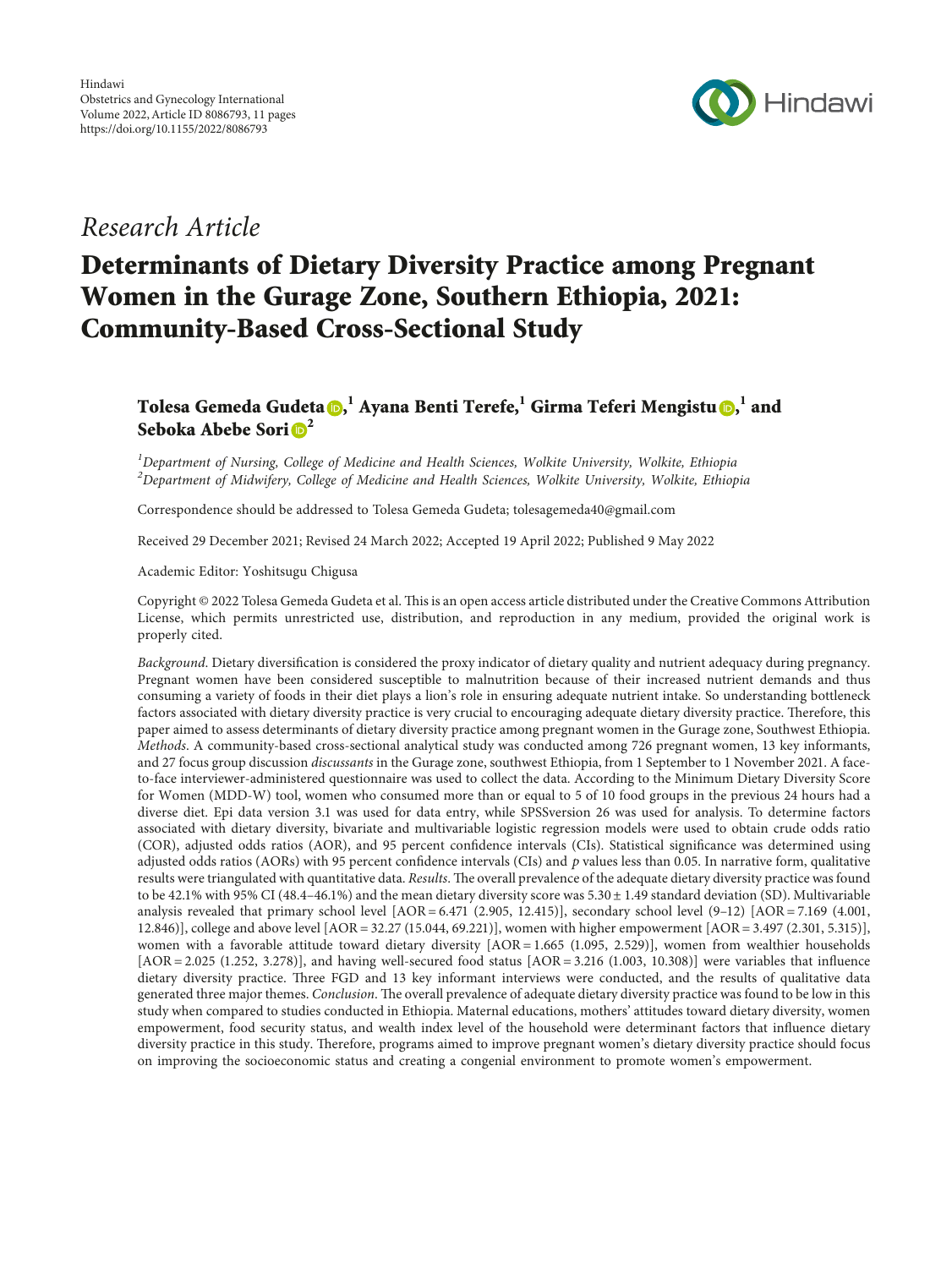#### **1. Introduction**

Pregnancy is a life stage during which tremendous anatomic, physiologic, biochemical, and metabolic changes have taken place to nurture the developing fetus and to prepare expecting women for labor and delivery [[1](#page-9-0)]. These biochemical changes in turn change nutrition demand during pregnancy [\[2\]](#page-9-0). Nutrition during pregnancy is very important to meet the increased demands of energy, macronutrient, and micronutrient to support and maintain the health of the mother and growing fetus [[3\]](#page-9-0). Thus, adequate diet during pregnancy supports adequate intrauterine growth of the fetus and normal birth weight, which can have a lifelong effect on development [[4\]](#page-9-0), and plays a vital role in the prevention of intergenerational effect of malnutrition (child born with low birth weight is more likely to have growth failure during childhood; in turn, girls born with a low birth weight are more likely to become small adult women) [[5\]](#page-9-0).

Multiple micronutrient deficiencies among pregnant women remain a major public health concern in low- and middle-income countries [[3](#page-9-0), [6](#page-9-0), [7\]](#page-9-0). Malnutrition during pregnancy can permanently affect the physiological development of the fetus and increase the risk of intrauterine growth restriction, low birth weight, preterm delivery, and maternal morbidity and mortality [\[3\]](#page-9-0). Dietary diversification is the single most important strategy to address macro and micronutrient deficiencies during pregnancy [[8\]](#page-9-0). Dietary diversity is described as the number of different foodstuffs or food groups consumed over a specific reference period [\[8–12](#page-9-0)], and it is a proxy indicator of dietary quality and nutrient adequacy during pregnancy and lactation [\[13](#page-9-0), [14](#page-9-0)]. So pregnant mothers must eat different types of food groups which comprise sufficient quantity of minerals, protein, energy, vitamins, and water [[8\]](#page-9-0).

In low- and middle-income countries, pregnant women are predominantly at risk of micronutrient deficiencies. The majority of pregnant women in developing countries have inadequate nutrient intakes compared to the standard recommended by the World Health Organization (WHO) [\[3](#page-9-0), [10](#page-9-0)] as their diets are monotonous, mainly cereal-based, and often include little, minimal consumption of nutrientdense animal source food, fruits, and vegetables [\[10](#page-9-0)]. Twothirds of pregnant women in developing countries are suffering from nutritional anemia [\[6](#page-9-0)]. South Asian countries accounted for 52.5% of anemia among reproductive women [\[15](#page-9-0)]. Also, sub-Saharan Africa and South Asian countries are suffering from the burden of micronutrient deficiencies such as zinc, iodine, and vitamin B12. It is noted that pregnant women are more liable for the risk of inadequate dietary intake than nonpregnant and nonlactating women [\[16](#page-9-0)].

Little studies conducted in Ethiopia have demonstrated that nutrient intakes of pregnant women are not adequate to meet their nutrient demand [\[17, 18](#page-9-0)]. According to the 2016 Ethiopian Demographic Health Survey (EDHS), 22% of women are thin, 24% are anemic, and 8% of women are obese due to inadequate dietary intake, limited diet diversity (vegetables and fruits), and changing lifestyles [[19\]](#page-9-0). Inadequate dietary intakes are associated with intrauterine growth retardation, low birth weight, and premature delivery [\[20, 21\]](#page-9-0). These problems remained the main public health concern in Ethiopia and were associated with high neonatal and infant mortalities [[19\]](#page-9-0). Conversely, excessive consumption of energy-dense foods is linked with excessive gestational weight gain [[22](#page-9-0), [23](#page-9-0)], which, in turn, increases the risk of adverse pregnancy outcomes [[24](#page-9-0)].

Taking this into consideration, the Ethiopian government continuously showed its commitment to mitigating nutritional problems by developing food and nutrition policies, strategies, and programs. Furthermore, the government designed the "Seqota Declaration" to end stunting by 2030 [[25](#page-9-0)]. Even though the effort of the government is in place to improve nutrition, few studies conducted on maternal nutrition in the country demonstrated suboptimal nutrient intakes of women during pregnancy compared with the standard recommended by the WHO [[17](#page-9-0), [18](#page-9-0)].

According to some studies conducted in the country, adequate dietary diversity among pregnant women varies within the country ranging from 12.8% in the Oromia region to 61.2% in the Tigray region [\[26–31](#page-9-0)]. Educational status of the mother, monthly household income, livestock ownership, women who received emotional support from their husbands, wealth index, women who engaged in shopping, and nutrition information are all factors that influence pregnant women's dietary variety practices [\[26–29\]](#page-9-0). However, research has scarcely investigated women's empowerment and women's employment in dietary diversity practice during pregnancy in Ethiopia. Although adequate dietary diversity practice is recommended and promoted, data on dietary diversity practice among pregnant women and its determinant factors in this study setting is limited. This calls for further investigations. Therefore, this study is aimed to assess determinants of dietary diversity practice among pregnant women in the Gurage zone, Southwest Ethiopia.

# **2. Methods and Materials**

2.1. Study Area and Period. The Gurage zone is one of Ethiopia's administrative zones of the Southern Nation Nationalities and Peoples' Region (SNNPR). It is divided into 13 woredas and two administrative towns.

Wolkite town serves as the zone's capital. Wolkite is located 153 kilometers southwest of Ethiopia's capital, Addis Ababa. The Gurage zone now has a projected total population of 1,280,483, including 657,568 women, based on the 2007 census conducted by the Central Statistical Agency of Ethiopia (CSA). Since then, no further census has been done in Ethiopia [\[32\]](#page-10-0). There are 72 health centers and seven hospitals serving the zone's total population. Two of the hospitals in the zone are general zonal hospitals, while the other five are primary hospitals. The Gurage's main crop is Ensete, also known as Kocho (false banana plant). In addition to this, few cash crops (notably coffee, teff, and khat) and livestock (milk) are some sources of diet. In SNNPR, the percentage of women who received iron tablets for 90 days or more during recent pregnancy is lower (4.2%) which is lower than the national (5%) [\[33\]](#page-10-0). The study was conducted from 1 September to 1 November 2021.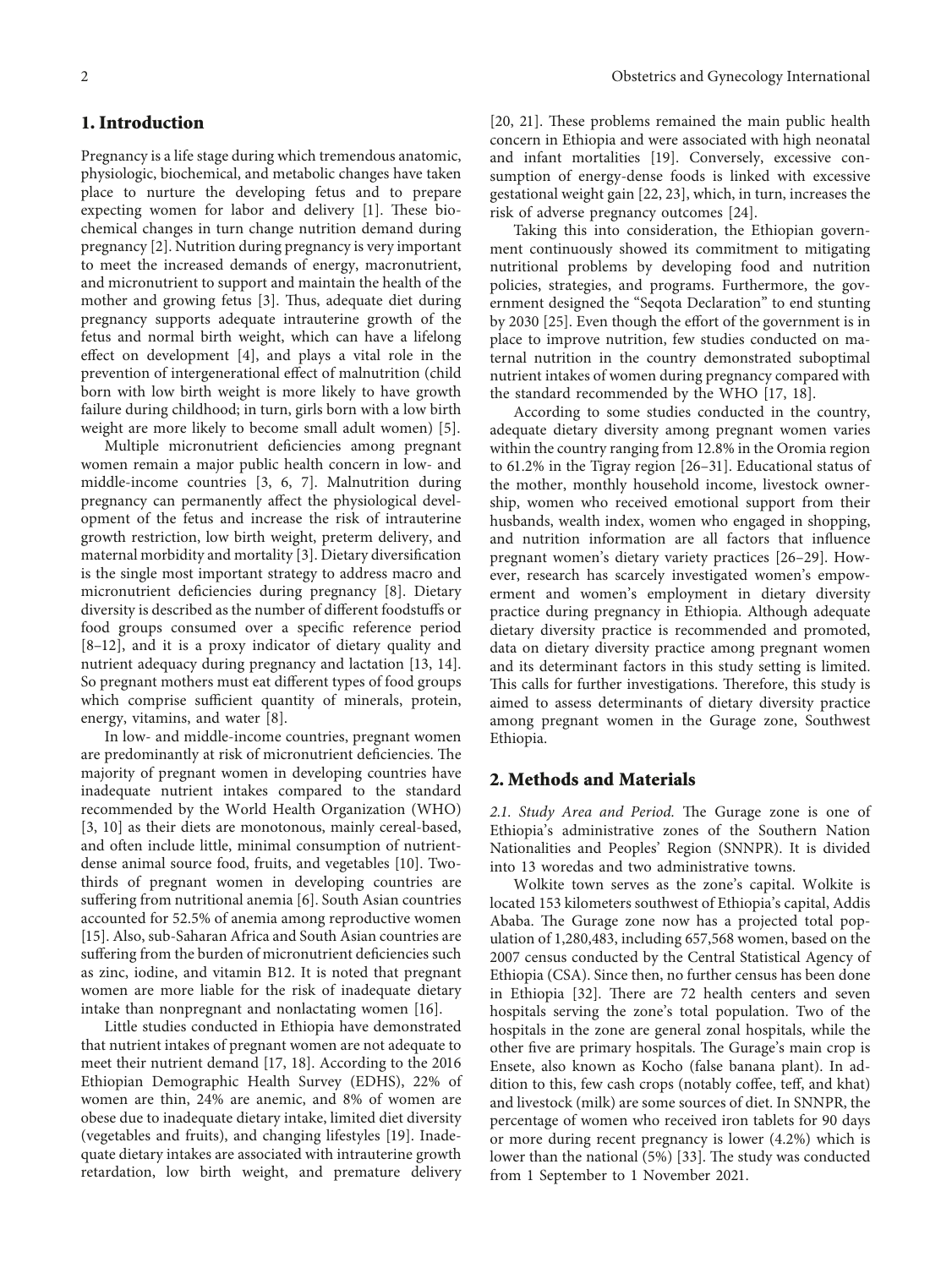2.2. Study Design and Population. The community-based mixed study design was employed from 1 September to 1 November 2021, among pregnant women residing in the Gurage zone. Quantitative data were complemented with qualitative data. The quantitative data collection method was followed by qualitative data collection to explore and explain the results of quantitative data results. All pregnant women in the Gurage zone were the source population, whereas the study populations were all the pregnant women in the selected kebeles (smallest administrative unit in Ethiopia). Since dietary diversity practice is affected by local culture, pregnant women who lived at least six months in the kebeles were included in the study. Pregnant women who had been diagnosed with and/or confirmed hypertension and/or diabetes mellitus were excluded from the study because these cases affect the dietary diversity practice of pregnant women.

*2.3. Sample Size Determination and Sampling Procedure.* The sample size for this study was calculated using Epi Info version 7 StatCalc function of sample size calculation for population survey at 95% confidence interval (CI), a margin of error of 5%, considering 31.4% of pregnant women had adequate dietary diversity practice from the related study conducted at Zille Tumuga district, Ethiopia [[27](#page-9-0)], and adding 10% nonresponse rate gave us 363 study participants. However, due to the design effect, the final sample size for this study was 726. The design effect of 2 was used to calculate the sample size. For the qualitative part of the study, a minimum of 13 key informant interviews and three focus group discussions (FGDs) each group involving 6–12 participants were conducted based on the data saturation idea.

For quantitative data, a multistage sampling technique was employed. From 13 woredas and two town administrations in the zone, six woredas (Edegagn woredas (17 kebeles), Gomar woredas (18 kebeles), Enahor woredas (18 kebeles), Geta woredas (16 kebeles), East Meskan woredas (15 kebeles), South Sodo (17 kebeles)) and one town administration were selected by simple random sampling technique (SRST) using the lottery method. Then, four kebeles from each woreda and two kebeles from Wolkite town (6 kebeles) were selected by SRST again. House to the house (preliminary assessment) was conducted with the help of health extension workers (HEW) to identify eligible pregnant women in the selected kebeles (the total number of pregnant women identified was 1956). The sample size was proportionally distributed for each kebeles. Finally, a simple random sampling technique was used to select 726 pregnant women. The purposive sampling technique was employed for the qualitative part of the study.

*2.4. Data Collection Tools and Procedure.* A pretested and structured questionnaire was used to gather the data. An interviewer-administered questionnaire through the face-toface interview was conducted at the participants' houses. The questionnaire consists of sociodemographic variables, obstetric and health-related factors, nutritional knowledge, dietary diversity practice, wealth index, food security status, and women empowerment status. The questionnaire was

prepared in English and translated to the Amharic language and then retranslated to English by another person who is blind to the original questionnaire to check the consistency and flow of the questioners. Three Public Health Nutrition students and seven BSc nurses were employed as supervisors and data collectors, respectively.

The questionnaires for women empowerment were developed from Ethiopia's DHS [[19\]](#page-9-0) and other related studies [\[34\]](#page-10-0). The women empowerment index was assessed by asking the participants about women's involvement in household decision-making, membership in the community group, cash earning, ownership of household/land, and educational status. Finally, the score was summed and the women empowerment index was classified as low, moderate, and high. But during analysis, low and moderate groups were merged to create the dichotomous variable.

Dietary diversity measuring tools were adopted from minimum dietary diversity measuring 2016 FAO guidelines. The dietary diversity score of pregnant women was measured by asking the participants to list all food and drinks consumed in the past 24 hours. The documentation of each food was happen only when the consumed amount was greater than 15 g which was ensured using a food atlas [[34](#page-10-0)]. Ten food groups were used, and food groups that consumed took "1" point, and those not consumed took "0". The dietary diversity score was dichotomized into adequate dietary diversity (participants who consumed ≥5 food groups) and inadequate dietary diversity (participants who consumed <5 food groups) [[35](#page-10-0)].

Tools measuring the wealth index of households were developed by Principal Component Analysis (PCA), and it was adopted from Ethiopian Demographic Health Survey (DHS) [\[36\]](#page-10-0) and another related study [\[27\]](#page-9-0). More than twenty variables include household-related variables such as main fuel for cooking, availability of separate kitchen, possession of land, the main material of the wall, roof, and floor; certain household possessions were incorporated to measure the wealth index. Firstly, variables were coded between 0 and 1. After that, variables were entered and analyzed using PCA, and those variables having a communality value of greater than 0.5 were used to produce factor scores. After all, the factor scores were summed, and the wealth score was treated in tertiles for the analysis (poor, medium, and rich).

The food security status of the household was measured by Household Food Insecurity Access Scale (HFIAS) developed by Food and Nutrition Technical Assistance (FANTA) project [\[37\]](#page-10-0). It encompasses nine occurrence questions which represent a generally growing level of severity of food insecurity (access) and nine questions of "frequency-of-occurrence". The frequency-of-occurrence question was jumped if the respondent reports that the condition labeled in the corresponding occurrence question was not experienced in the pasts four weeks (30 days). After all, the individual was considered as food secure if they respond "no" to all of the items or just experience worry but rarely if the household worries about not having enough food sometimes or often/or unable to eat preferred foods, mildly food insecure if household scarifies quality more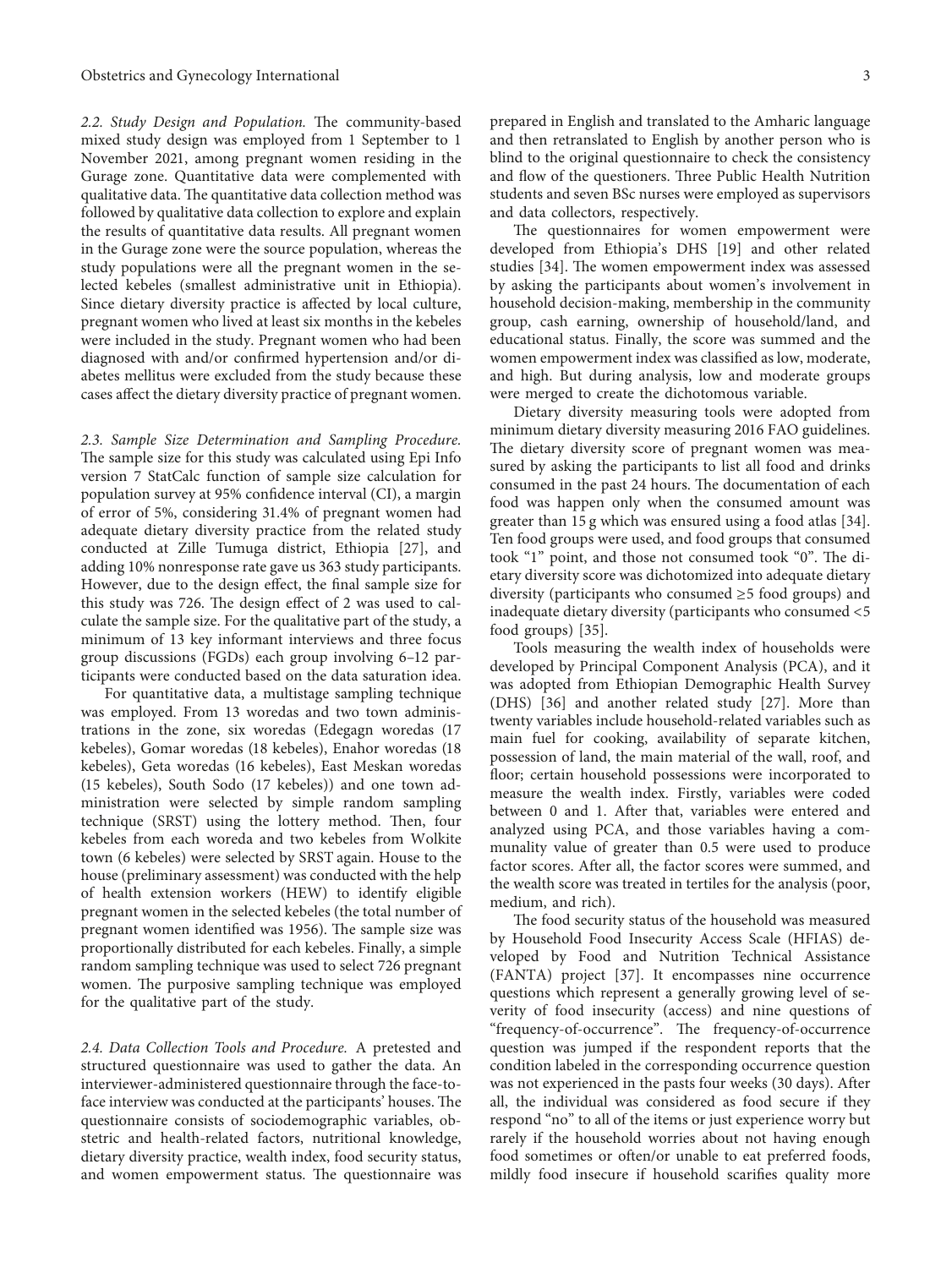frequently by eating a monotonous diet or undesirable foods sometimes or often, moderately food insecure, and severely food insecure if household experiences forced cutting back on meal size or the number of meals often and/or experiences any of the three most severe conditions.

The nutritional status of pregnant women was evaluated using nonstretchable measuring tape designed for adults' mid-upper arm circumference (MUAC). To ensure precision, the MUAC value of the left arm was measured to the nearest 0.1 cm with no clothes on the arm and in triplicate for each participant [[38](#page-10-0)]. The participants were divided into two groups: undernourished (MUAC <23 cm) and normal (MUAC ≥23 cm) [\[39\]](#page-10-0).

The Food and Agriculture Organization's (FAO) Knowledge, Attitude, and Practice Manual was used to develop nutritional knowledge assessment questions [\[40\]](#page-10-0) and a cross-sectional investigation of pregnancy-related knowledge [[41\]](#page-10-0). It has nine items, with a score ranging from 0 to 9. If a pregnant woman's knowledge score was 6 or above, she was categorized as having good knowledge, and if her score was lower than 6, she was labeled as having poor knowledge. Question on attitude toward nutrition during pregnancy is three points Likert scale with points ranging from "I don't think" to "yes I think". Latifa et al. (2012) reported Cronbach's alpha of 0.82 [[42](#page-10-0)]. The scale consists of 8 items measured with responses ranging from "I don't think" to "yes I think".

*2.5. Data Quality Management.* To maintain the quality of the research, the questionnaire was prepared in English and translated to the Amharic language and then retranslated to English by another person who was blind to the original questionnaire to check its consistency. The questionnaire was adapted from a standard data collection instrument, and it was pretested. After the pretest, some modifications such as logical order and rewriting items that were difficult to understand were made and data collection time was estimated. The two-day (one-day theoretical and one-day practical) training was given to both the data collectors and the supervisors regarding the objective of the study, data collection tools, and procedures, in what way to approach respondents, and in what way to preserve confidentiality. The questionnaire was checked for completeness and consistency by the principal investigator and supervisors at the end of each day of data collection.

Finally, each questionnaire was entered into the software for analysis after being checked for data completeness and properly coded with a unique identification number. Epi-Data was employed for data entry since it has a monitoring mechanism for error detection. To cross-check data input uniformity, two different data clerks completed double data entry. Data was kept in the form of a file in a secure place where no one can access it except the principal investigator. For missing values and outliers, simple frequencies and cross-tabulation were done. This was verified by reviewing hard copies of the collected data.

For the qualitative part of the study, credibility was assured through long-lasting engagement with key

informants and FGD discussants by investing sufficient time to become familiar with the setting and context, for misinformation testing, trust-building, and recognizing the data to get rich. Key informants and participants who were genuinely willing to take part and prepared to offer data freely were involved in the study. Transferability of the study was secured by describing the behavior and experiences of the participants with their context; hence, the behavior and experiences become meaningful to an outsider. The dependability and conformability of the study were secured by clearly describing the research footsteps taken from the start of a research proposal to the development and reporting of the findings. Throughout the study, the records of the research path were kept.

#### **3. Data Processing and Analysis**

Data were first checked for completeness and consistency; the corresponding code number was written carefully at each margin, double entered into Epi data version 3.1, and then exported to Statistical Package for Social Science (SPSS) version 26 for analysis. In addition to descriptive statistics, both bivariate and multivariable logistic regression analyses were performed. Descriptive analyses were conducted by using frequency and percentages. In the bivariate logistic regression analyses, those variables with a *p* value <0.25 were entered into multivariable logistic regression models for controlling confounding factors. Multivariable logistic regression analysis that used a backward stepwise method of variable selection was applied to describe the relative effect of independent variables on dietary diversity practice among pregnant women. The adjusted odds ratio was used to determine the strength of association between many independent variables with outcome variables after controlling confounding factors. A multicollinearity test was carried out to see the correlation among the independent variables using the variance inflation factor. None of the variables had an inflation factor >10 (i.e., VIF <3.107 in this study). The goodness of fitness of the model was checked by Hosmer and Lemeshow assumption test ( $p$  value = 0.598 in this study) which indicates that the model was adequately fitted. Finally, statistical significance was declared at  $p$  value <0.05 at multivariable logistic regression.

*3.1. Qualitative Data.* Semistructured interviews and FGD guiding questions were used, and it was developed after reviewing different literature. The questions had two parts: sociodemographic characteristic-related questions and questions regarding dietary diversity practice during pregnancy. The semistructured interview and FGD guiding questions were checked by experts. The 13 key informants were health professionals, community leaders, pregnant women, and nutrition officers. Eleven FGD participants were pregnant women, nine were husbands, and seven were health professionals. During data collection in addition to the tape recorder, field notes were used. The in-depth interview (IDI) was conducted by the principal investigator in a silent and comfortable room after its time and place were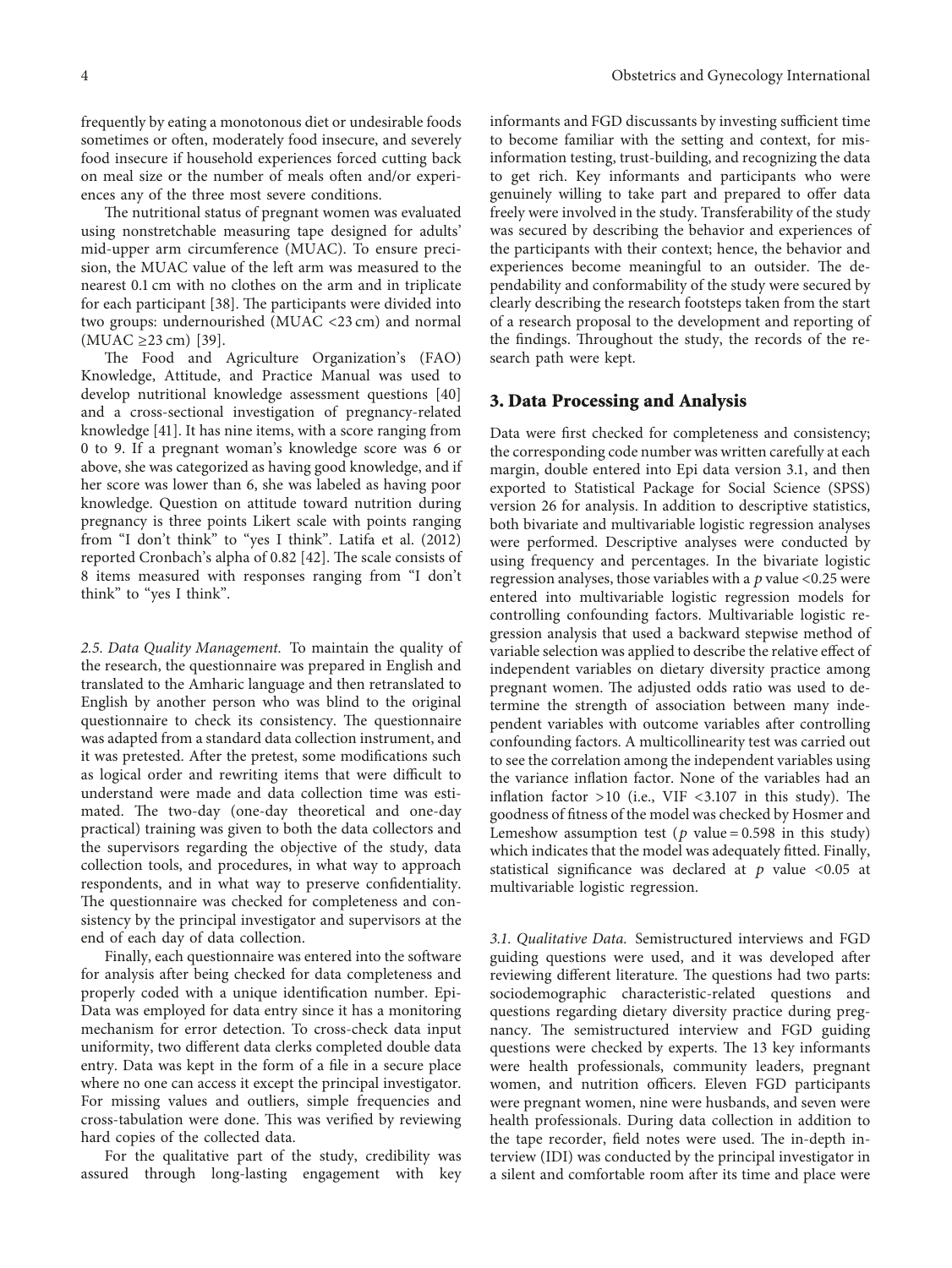decided by the interviewees. The interviews were carried out in Amharic (local language). The interviews were lasting 30 to 45 minutes. FGD was facilitated by the principal investigator also, and the FGD took from 45 min to 1 h. Notetakers who have experience in qualitative data collection were recruited and took notes during the In-depth interview and FGD of this study.

Interviews and FGD were transcribed verbatim into plain text, translated into English, then imported directly into ATLAS.ti.7.5.16 for coding, and analyzed thematically. So, each script was read carefully again and again, and then, codes were created by two data coders. Data relevant to each code were collected together and cross-checked between researchers. Then, through constant comparison of concepts, like with like, the codes were grouped into three major themes. It was checked whether or not the themes worked with the coded extracts. Lastly, the quantitative results and illustrations were triangulated and presented with qualitative results in narrative forms.

*3.2. Ethical Consideration.* Before data collection, the ethical clearance was obtained from the institutional review board (IRB) of the College of Health Science and Medicine, Wolkite University. An official letter was sent to the Gurage zone health office to get their permission. Data collection was begun after permission, and a cooperation letter was written to all districts in which the study was carried out. The purpose and significance of the study were explained to the study participants. Participants were asked for their voluntary participation, and they were informed to withdraw themselves at any time without giving any reason if they do not want to proceed. They were also informed that their information will be kept confidential. Interviews were recorded after permission was taken from participants. The privacy and identity of the participants were protected. Before agreeing to participate, the phone number and email address of the principal investigator were provided to help participants ask questions related to unclear aspects of the study or request for study results. Finally, written consent (fingerprints for women who could not read and write) and verbal informed consent were obtained.

#### **4. Results**

In this study, seven hundred twenty-two pregnant women were interviewed, making a response rate of 99.4%. The mean age of the study participants was  $27.84$  (SD  $\pm$  5.038). Out of the 722 respondents, 444 (61.5%) participants were within the age group of 25–35 years and 191 (26.5%) were within the age group of <25 years. Seven hundred four (97.5%) were married, and 313 (43.4%) were Islam in religion. Regarding education, the majority of the participants (64.0%) were illiterate. Approximately, half of the study participants were from poorer wealth status. More than half of the women were classified as low/moderately empowered and belonged to food-secure households (Table 1).

Three FGD and 13 key informant interviews were conducted, and the results of qualitative data generated three major themes. The three major themes that emerged from qualitative data were inadequate dietary diversity practice,

Table 1: Sociodemographic characteristics of the pregnant women, in the Gurage zone, southwest Ethiopia, September to November 2021  $(n = 722)$ .

| Variable             | Category             | Frequency | Percent |
|----------------------|----------------------|-----------|---------|
|                      | <25                  | 191       | 26.5    |
| Age in years         | $25 - 35$            | 444       | 61.5    |
|                      | >35                  | 87        | 12.0    |
|                      | Married              | 704       | 97.5    |
| Marital status       | Single               | 13        | 1.8     |
|                      | Divorced/separated   | 5         | .7      |
|                      | Orthodox             | 296       | 41.0    |
|                      | Islam                | 313       | 43.4    |
| Religion             | Protestant           | 81        | 11.2    |
|                      | Catholic             | 32        | 4.4     |
|                      | Illiterate           | 462       | 64.0    |
| Educational status   | Primary              | 42        | 5.8     |
|                      | Secondary            | 90        | 12.5    |
|                      | Collage and above    | 128       | 17.7    |
|                      | Government           |           | 16.9    |
|                      | employed             | 122       |         |
| Occupational status  | Merchant             | 230       | 31.9    |
|                      | Housewife            | 289       | 40.0    |
|                      | Students             | 81        | 11.2    |
|                      | Poor                 | 354       | 49.1    |
| Wealth status        | Medium               | 206       | 28.5    |
|                      | Rich                 | 162       | 22.4    |
| Women                | Low/moderate         | 456       | 63.2    |
| empowerment          | High                 | 266       | 36.8    |
|                      | Food secure          | 413       | 57.2    |
| Food security status | Mildly food insecure | 180       | 24.9    |
|                      | Moderately food      | 90        | 12.5    |
|                      | insecure             |           |         |
|                      | Severely food        | 39        | 5.4     |
|                      | insecure             |           |         |
| Nutritional status   | <23                  | 259       | 35.9    |
|                      | 23 and above         | 463       | 64.1    |
|                      |                      |           |         |

facilitators and barriers of dietary diversity practice, and proposed solutions for dietary diversity practice (Table [2](#page-5-0)).

*4.1. Reproductive History, Knowledge, and Attitude toward Nutrition-Related Characteristics of Study Participants.* Approximately, one-fourth of the participants were multipara women, and half (47.1%) of the study participants were found in the second trimester. More than half (59.0%) of the participants had a greater than or equal to the two-year gap between pregnancies. Approximately, all (96.3%) of the participants had a history of ANC visits during the current pregnancy. More than half of the participants were counseled on dietary intake. Approximately, half (48.1%) of the study participants had a desirable attitude toward nutrition during pregnancy. The qualitative result complimented this in that a 29-year-old participant said, "*pregnant mothers are very hesitant in preparing and consuming diversified foodstuffs, they choose the consumption of monotonous food. They prepare certain food in huge and consume it for one to two days in parallel*" (Participant 15). More than half of the participants had adequate (good) knowledge about nutrition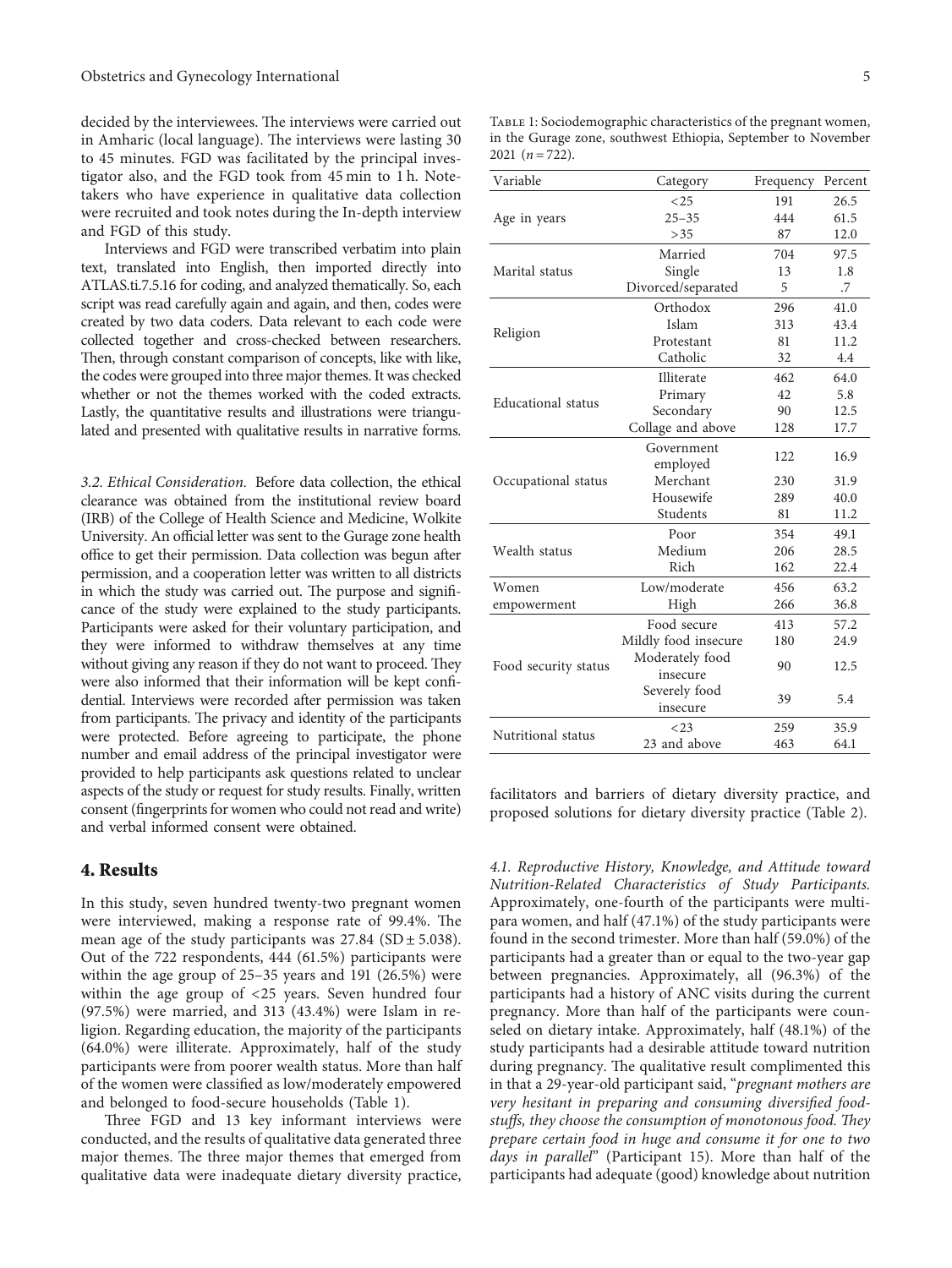| Variable            | Key informant interviews $(n=13)$ | Focus group discussion $(n=27)$ |  |
|---------------------|-----------------------------------|---------------------------------|--|
| Age in years        |                                   |                                 |  |
| $\leq$ 25           | 4                                 |                                 |  |
| $26 - 35$           | 6                                 | 14                              |  |
| $\geq 36$           |                                   | 6                               |  |
| Sex                 |                                   |                                 |  |
| Female              | 8                                 | 15                              |  |
| Male                | 5.                                | 12                              |  |
| Educational status  |                                   |                                 |  |
| No formal education |                                   | 14                              |  |
| Primary education   |                                   |                                 |  |
| Secondary education |                                   |                                 |  |
| Diploma and above   |                                   |                                 |  |
| Marital status      |                                   |                                 |  |
| Married             | 8                                 | 21                              |  |
| Unmarried           |                                   | 6                               |  |

<span id="page-5-0"></span>Table 2: Sociodemographic characteristics of qualitative study participants in the Gurage zone, southern Ethiopia, September to November 2021.

during pregnancy. This finding was corroborated by the qualitative finding as 13 key informants and 17 FGD discussants reported a lack of knowledge on diet during pregnancy as a bottleneck factor for adequate dietary diversity practice. A nurse key informant government employee reported, "I *have no adequate information on maternal nutrition during pregnancy, thus way I give less emphasis for nutrition counseling compared with other packages*. . ...*the discussant also added that in this area pregnant women are less knowledgeable on maternal nutrition during pregnancy thus the way they sell their beneficial foodstuffs and consume grains during their pregnancy*" (Participant 12) (Table [3](#page-6-0)).

4.2. Dietary Diversity Practice Status. The overall prevalence of the adequate dietary diversity practice among pregnant women in the Gurage zone was found to be 304 (42.1%) with 95% CI (48.4–46.1%) (Figure [1\)](#page-6-0).

The mean dietary diversity score was found to be 5.30 with  $SD \pm 1.49$  in this study. This finding was corroborated by the qualitative finding. Even though all participants reported the importance of consuming a diverse diet during pregnancy, most of the respondents in key informant interviews and FGDs reported inadequate dietary diversity practices in pregnant women. A 26-year-old pregnant FGD discussant noted that "*I personally frequently eat Enset or Kocho (false banana plant) with cabbage, the discussant added that however, the frequency of the intake is less during pregnancy compared with intake before pregnancy by considering that consuming many times predispose to a big baby as the community suggests*" (Participant 25).

The majority of the participants (89.5%) consumed grains, white roots, and tubers, whereas 100% of the participants consumed pulses. From animal food sources, more than onethird of the study participants consumed milk and milk products (34.1%) and eggs (39.1%), and less than one-fourth of the participants consumed meat, poultry, and fish. This finding was corroborated by the qualitative finding. One main reason for poor dietary diversity practice is the habit of the practice of fasting exclusively among Orthodox religious followers. Ten key informants and almost all FGD discussants reported that "*Pregnant women in this area avoid consuming animal products* and do not eat breakfast on fasting days. These prevent them *from eating a balanced diet and make it very difficult for them to exercise nutritional diversity throughout pregnancy*". Greater than one-fourth of the participants consumed dark green leafy vegetables, and only 23.7% consumed vitamin A rich fruit and vegetables. This finding was corroborated by the qualitative finding as one to five network leader key informant participants said that "The Ensete, or false banana plant, plays a very im*portant role in Gurage society's daily interactions and components of daily social and ritual life, and it is usually recommended diet for pregnant women. The Ensete's ritual values include covering the body with Ensete leaves after death, using leaves as a cord tie after birth, and covering food things with the corps, which is regarded blessed food in Gurage society*."

*"Despite the fact that all foodstuffs are available in the home, pregnant women choose Kocho, a thick bread prepared from Ensete and cabbage that is regarded a traditional, blessed, and dignified cuisine in Gurage society*." (Key informant participant 5). Consumption of other vegetables was reported by 92.2% of the participants whereas the consumption of other fruits was reported by less than onefourth of the participants (Table [4\)](#page-6-0).

*4.3. Factors Associated with Dietary Diversity Practice During Pregnancy*. The bivariate logistic regression model showed that the age of the participants, educational status, occupational status, household wealth index status, food security status, nutritional status, women empowerment status, getting health education on dietary diversity, knowledge, and attitude toward dietary diversity during pregnancy were found significantly associated with dietary diversity of pregnant women in the study area. In the adjusted model educational status, women empowerment, attitude toward dietary diversity, wealth index status, and food security status were significantly associated with the dietary diversity practice of pregnant women.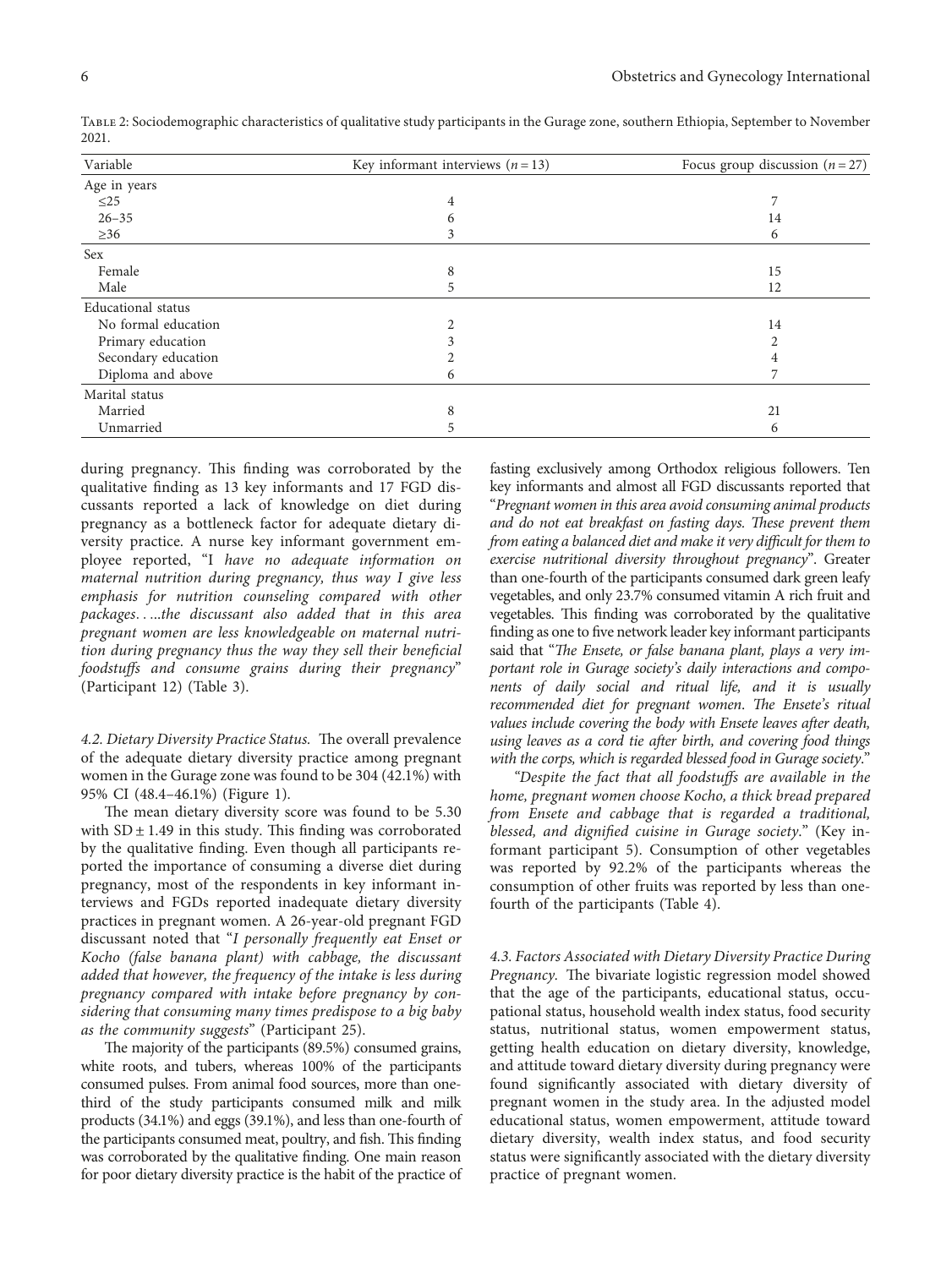| Variables                                     | Category             | Frequency | Percent |  |
|-----------------------------------------------|----------------------|-----------|---------|--|
|                                               | Primipara            | 183       | 25.3    |  |
|                                               | $\langle 2 \rangle$  | 112       | 15.5    |  |
| Parity                                        | $2 - 5$              | 401       | 55.5    |  |
|                                               | >5                   | 26        | 3.6     |  |
|                                               | First trimester      | 37        | 5.1     |  |
| Trimester                                     | Second trimester     | 340       | 47.1    |  |
|                                               | Third trimester      | 345       | 47.8    |  |
|                                               | $<$ 2 years          | 221       | 41.0    |  |
| Space between pregnancy ( $n = 539$ )         | $\geq$ 2 years       | 318       | 59.0    |  |
|                                               | No                   | 27        | 3.7     |  |
| ANC visit                                     | Yes                  | 695       | 96.3    |  |
|                                               | No                   | 97        | 13.4    |  |
| Taking iron and folic acid                    | Yes                  | 625       | 86.6    |  |
|                                               | N <sub>0</sub>       | 273       | 37.8    |  |
| Counseling of dietary intake during pregnancy | Yes                  | 449       | 62.2    |  |
|                                               | Poor knowledge       | 242       | 33.5    |  |
| Nutritional knowledge                         | Good knowledge       | 480       | 66.5    |  |
|                                               | Undesirable attitude | 375       | 51.9    |  |
| Nutritional attitude                          | Desirable attitude   | 347       | 48.1    |  |

<span id="page-6-0"></span>TABLE 3: Obstetric characteristics of pregnant women in the Gurage zone, southwest Ethiopia, September to November 2021 ( $n = 722$ ).



Figure 1: Dietary diversity practice among pregnant women over the last 24 hours in Gurage zone southern Ethiopia 2021  $(n = 722)$ .

The odds of pregnant women who attended primary school [1-8] were 6.471 times [AOR = 6.471 (2.905, 12.415)], women who attended secondary school [\[9–12](#page-9-0)] were 7.169 times  $[AOR = 7.169 (4.001, 12.846)]$ , and those who attended college and above level were  $32.27$  times  $[AOR = 32.27]$ (15.044, 69.221)] more likely consume diversified food compared with illiterate women. The likelihood of adequate dietary diversity practice during pregnancy was 3.497 times higher among women who reported experiencing higher levels of empowerment  $[AOR = 3.497 (2.301, 5.315)]$  than their counterparts. This finding was corroborated by the qualitative finding as a 30-year-old FGD discussant pregnant woman said that ". . .*I have my personal small business and regular income, making a successful living for my family by availing important food items*. . ...*the discussant also added her family's diets are better than her neighbors even though I don't know the reason*" (Participant 18). Pregnant women with a favorable attitude had 1.665 times higher odds of

Table 4: Dietary diversity practice of study participants in the Gurage zone, southwest Ethiopia, September to November 2021  $(n = 722)$ .

| Characteristics                     | Number            | Percentage      |
|-------------------------------------|-------------------|-----------------|
| Food groups                         |                   |                 |
| Grains, white roots, and tubers     | 646               | 89.5            |
| Pulses                              | 722               | 100.0           |
| Nuts and seeds                      | 612               | 84.8            |
| Milk and milk products              | 246               | 34.1            |
| Eggs                                | 282               | 39.1            |
| Meat, poultry, and fish             | 126               | 17.5            |
| Dark green leafy vegetables         | 212               | 29.4            |
| Vitamin A rich fruit and vegetables | 171               | 23.7            |
| Other vegetables                    | 666               | 92.2            |
| Other fruits                        | 170               | 23.5            |
| Dietary diversity status            |                   |                 |
| Diverse $\%$ (95 $\%$ CI)           | 304               | 42.1            |
|                                     |                   | $(38.4 - 46.1)$ |
| Not diverse % (95% CI)              | 418               | 57.9            |
|                                     |                   | $(53.9 - 61.6)$ |
| $Mean \pm SD$                       | 5.30 $(\pm 1.49)$ |                 |

consuming diversified food than women with unfavorable attitudes  $[AOR = 1.665 (1.095, 2.529)]$ . Concerning wealth index, the odds of consuming adequate diversity dietary practice were 2.025 times  $[AOR = 2.025 (1.252, 3.278)]$ higher in pregnant women from rich households than the pregnant women from poor households. The qualitative finding supported this in that a 25-year-old female health care provider key informant interviews discussant participant said, "*People who have money can buy and eat various foodstuffs, but those with poor socioeconomic level cannot buy or afford them, even if food products are available in the market*. *1is is especially true during the Covid-19 disease outbreak, when the price of food items continues to rise*." (Key informant participant 2).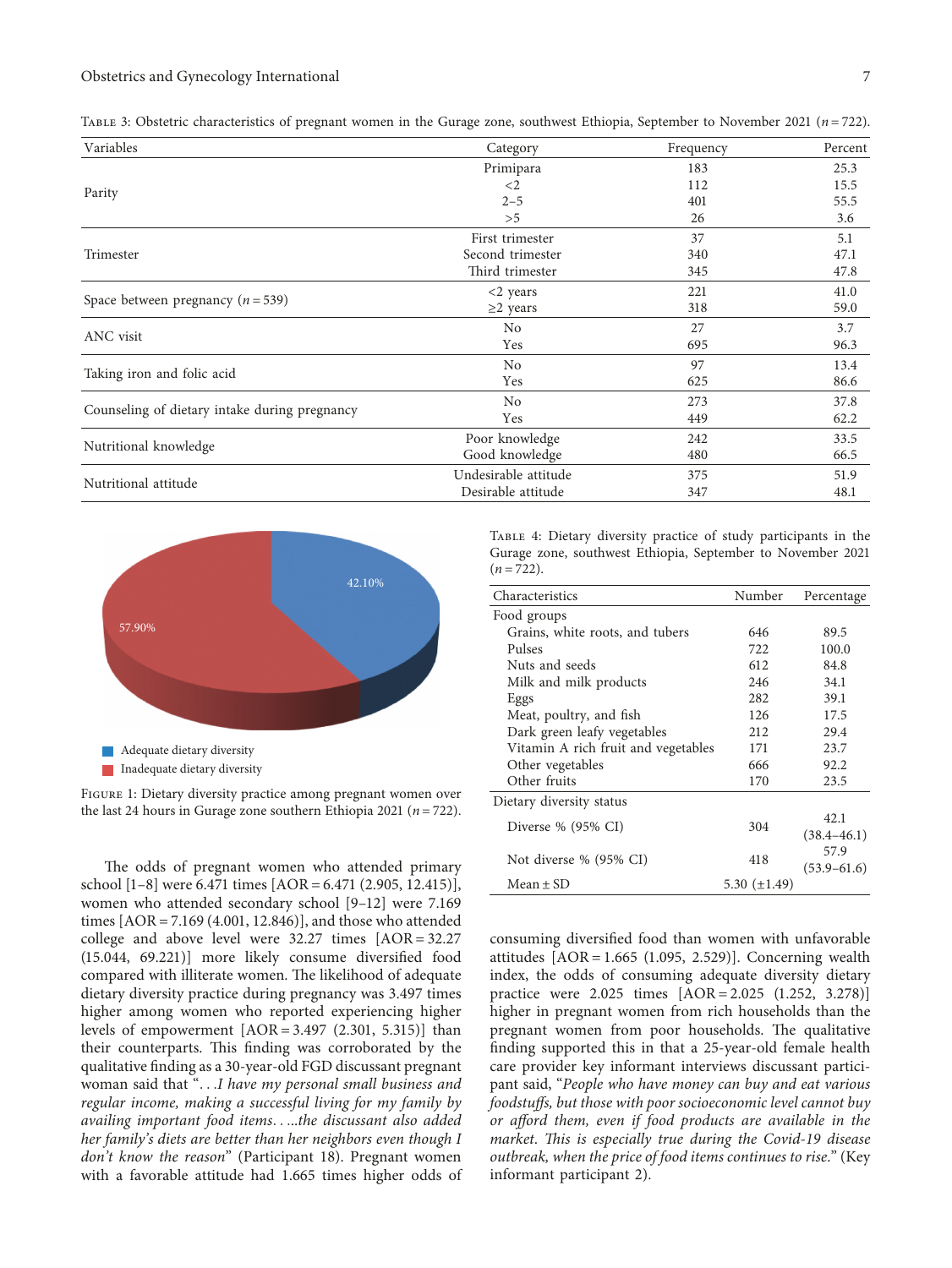Similarly, this study also showed that women who had well-secured food were  $3.216$  times  $[AOR = 3.216 (1.5003,$ 10.308)], those with mildly food insecure were 2.431 times  $[AOR = 2.431$  (.728, 8.118)], and those with moderate food insecure were  $4.614$  times  $[AOR = 4.614 (1.315,$ 16.190)] more likely consume diversified food than their counterparts. Most all qualitative study discussants reported that food insecurity is the main setback for adequate dietary diversity practice during pregnancy. A pregnant mother FGD discussant women reported, "*in this area, some pregnant women are living in poor living standards, some have large family size, for these pregnant women, food insecurity becomes an obstacle to have good dietary diversity practice*" (Participant 3) (Table [5\)](#page-8-0).

#### **5. Discussion**

This study was carried out to assess the prevalence of adequate dietary diversity practice and its determinant factors among pregnant women in the Gurage zone. Understanding the determinants of dietary diversity practice of pregnant women is very important to tackle the intergenerational effect of malnutrition. This study indicates that the overall prevalence of adequate dietary diversity among pregnant women in the Gurage zone was found to be  $42.1\%$  (95% CI 38.4-46.1%). This is nearly similar to a study conducted in Ethiopia (45%) [[43\]](#page-10-0), Dire Dawa City, Eastern Ethiopia (43.0%) [\[44\]](#page-10-0), East Gojjam zone, Northwest Ethiopia (44.3%) [[43\]](#page-10-0), Bale zone, Southeast Ethiopia (44.8%) [[45](#page-10-0)], Northern Ghana (46.1%) [[46](#page-10-0)], and Bangladesh (37%) [\[47](#page-10-0)] but lower than the study conducted in Tigray, northern Ethiopia (61.2%) [[31](#page-9-0)], Kolfe Keranyo subcity health centers, Addis Ababa (60.9%) [[28\]](#page-9-0), Kenya [[48](#page-10-0)], and Malawi [[49\]](#page-10-0). The discrepancy in these findings might be attributed to the difference in study settings, sociodemographic characteristics of the study participants, and availability and accessibility of health service infrastructures. In this study, the majority of the participants were illiterate compared with the abovementioned pieces of evidence, which may affect the mother's knowledge and dietary diversity practice. However, the findings of this study are higher than some studies conducted in different corners of Ethiopia: 31.4% in the Amhara region [[27](#page-9-0)], 25.4% in Oromia  $[50]$  $[50]$ , and 20.1% in southern Ethiopia  $[51]$ . This difference might be due to the difference in the study setting and sociocultural characteristics.

The other main finding of this study was the identification of determinant factors associated with adequate dietary diversity practice. Accordingly, educational status, women empowerment status, household wealth index, food security status, and mother's attitude toward dietary diversity practice were significantly associated with the adequate dietary diversity practice.

The finding of this study indicated that the odds of having adequate diversified diets were higher among pregnant women who had attended primary, secondary, college, and above educational level than those who were illiterate. This finding was supported by the study finding

from Northeast Ethiopia [\[27](#page-9-0)], Nigeria, Rural Bangladesh, Kenya, Nepal, and Ghana [[34, 47, 48, 52–54\]](#page-10-0). One possible explanation is that educated women can get better employment opportunities and have a regular income which can further directly or indirectly improve the purchasing power of different foodstuffs and other agricultural inputs compared to illiterate pregnant women. On top of this, women with higher education might have learned crucial information on appropriate feeding practices. This highlighted that programs to improve women's nutrition should focus on empowering women through education.

Another factor that was found to be statistically significantly associated with adequate dietary diversity practice was women's empowerment status. The odds of adequate dietary diversity practice among pregnant women experiencing higher women empowerment were greater than three times higher compared to their counterparts. This finding is consistent with the study conducted in Kenya [[48\]](#page-10-0) and Nepal [\[34](#page-10-0)]. The possible explanation is the role of gender in determining dietary diversity practice. So women should overcome any gender-based obstacles to be a success in terms of diets and dietary diversity practices. Concerning the household wealth index, women from wealthier households had a greater chance of consuming diversified diets than women from poorer households. This finding is supported by studies done in Nepal [[34\]](#page-10-0), rural Bangladesh [[55\]](#page-10-0), and Kenya [[48\]](#page-10-0) as well as a study conducted in the Terai region of Nepal, which found that socioeconomic status was positively associated with more frequent consumption of most food groups including in-season fruits and vegetables [\[56](#page-10-0)]. One possible explanation is that higher/greater income is linked with improved purchasing power which in turn helps promote and maintain dietary diversity practice.

Another factor that was found to be statistically significantly associated with adequate dietary diversity practice was food security status. We found that pregnant women who had secured food have high dietary diversity than those who had unsecured food (severely food insecure). This is supported by the study conducted in the Tigray region, Ethiopia [[31](#page-9-0)], and Malaysia [[57\]](#page-10-0) which showed pregnant mothers who had secured food status were more likely to have adequate dietary diversity practices than their counterparts. This study also revealed that attitude toward nutrition during pregnancy is significantly associated with dietary diversity practice. The odds of dietary diversity practice were 1.665 times higher among pregnant women with a favorable attitude than women with unfavorable attitudes. This finding is consistent with the study conducted in Tanta city [[42\]](#page-10-0).

This study used both qualitative and quantitative methods of data collection to maximize the reliability of the finding. However, the study has some limitations. First, the study relied on the memory of the participants about the food they consumed over the last 24 hours which may have introduced a recall bias. Second, because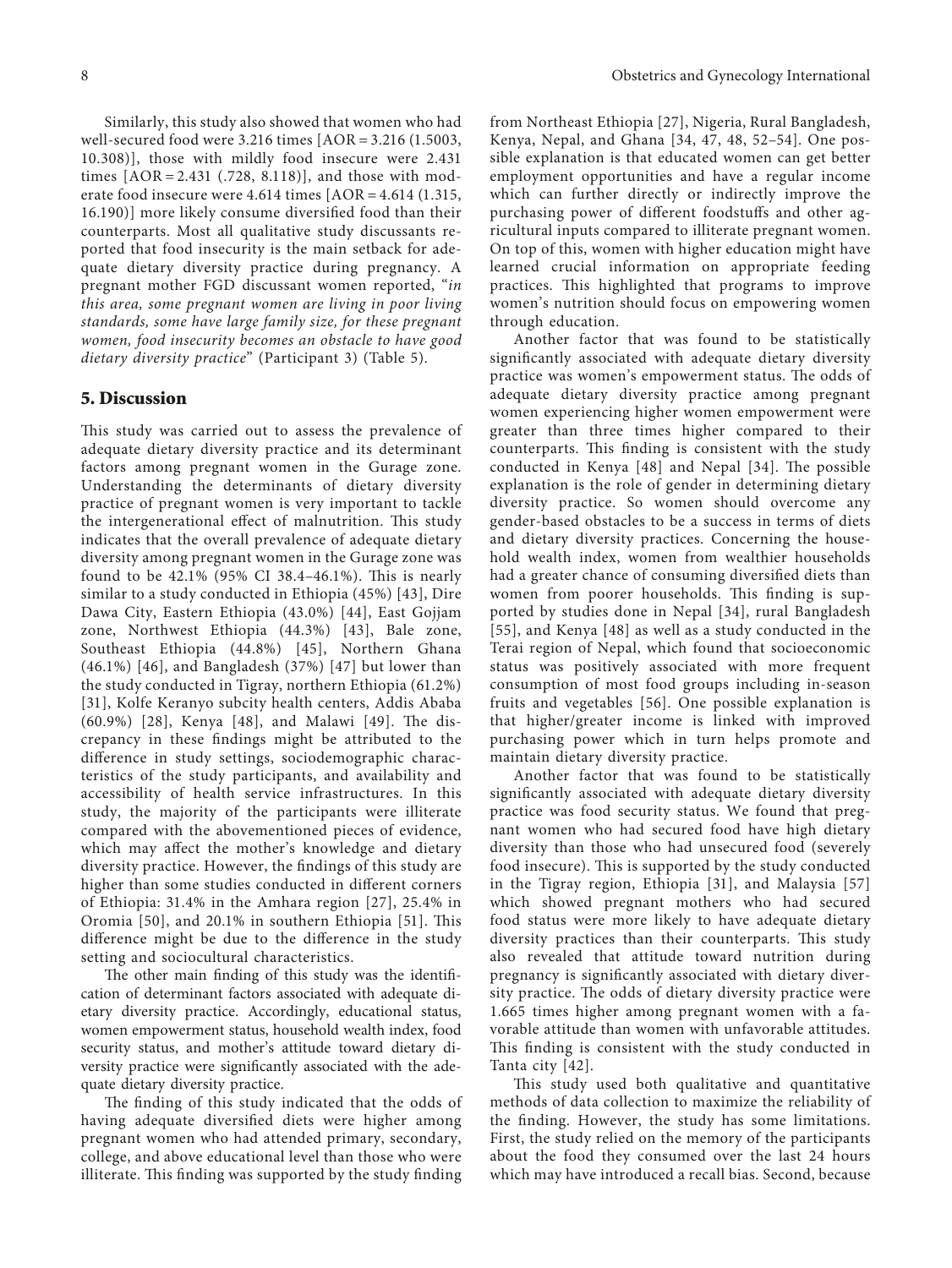<span id="page-8-0"></span>Table 5: Bivariate and multivariable logistic regression of factors associated with dietary diversity among pregnant women in the Gurage zone, southwest Ethiopia, 2021  $(n = 722)$ .

| Characteristics                   | Dietary diversity |               |                                     |                                         |
|-----------------------------------|-------------------|---------------|-------------------------------------|-----------------------------------------|
|                                   | Inadequate $(\%)$ | Adequate (%)  | COR (95% CI)                        | AOR (95% CI)                            |
| Educational status                |                   |               |                                     |                                         |
| Illiterate                        | 360 (77.9)        | 102(22.1)     |                                     |                                         |
| Primary $(1-8)$                   | 15(35.7)          | 27(64.3)      | $6.353$ $(3.256, 12.395)$ **        | $6.471$ $(2.905, 12.415)$ <sup>**</sup> |
| Secondary (9-12)                  | 33(36.7)          | 57(63.3)      | 6.096 (3.765, 9.870)**              | 7.169 (4.001, 12.846)**                 |
| Collage and above                 | 10(7.8)           | 118 (92.2)    | 41.647 (21.058, 82.365)**           | 32.27 (15.044, 69.221)**                |
| Women empowerment                 |                   |               |                                     |                                         |
| Low/moderate                      | 321 (70.4)        | 135(29.6)     |                                     |                                         |
| High                              | 97 (36.5)         | 169(63.5)     | 4.143 $(3.007, 5.708)$ **           | $3.497$ (2.301, 5.315)**                |
| Attitude toward dietary diversity |                   |               |                                     |                                         |
| Unfavorable (score <75%)          | 233(62.1)         | 142 (37.9)    |                                     |                                         |
| Favorable (score $\geq$ 75%)      | 185(53.3)         | 162(46.7)     | $1.437$ (1.068, 1.933) <sup>*</sup> | $1.665$ (1.095, 2.529) <sup>*</sup>     |
| Wealth index                      |                   |               |                                     |                                         |
| Poor                              | 255 (72.0%)       | 99 (28.0%)    |                                     |                                         |
| Medium                            | 107 (51.9%)       | 99 (48.1%)    | $2.383$ $(1.665, 3.411)^{**}$       | $2.457$ $(1.570, 3.845)$ **             |
| Rich                              | 56 (34.6%)        | $106(65.4\%)$ | $4.876$ $(3.273, 7.262)$ **         | $3.795$ (2.299, 6.264) <sup>**</sup>    |
| Food security status              |                   |               |                                     |                                         |
| Food secure                       | 240 (58.1%)       | 173 (41.9%)   | $3.965$ $(1.626, 9.669)^*$          | $3.216$ (1.003, 10.308) <sup>*</sup>    |
| Mildly food insecure              | 104 (57.8%)       | 76 (42.2%)    | $4.019$ $(1.604, 10.073)^*$         | 2.431 (.728, 8.118)                     |
| Moderately food insecure          | 41 (45.6%)        | 49 (54.4%)    | $6.573$ $(2.507, 17.231)^*$         | $4.614$ (1.315, 16.190)*                |
| Severely food insecure            | 33 (84.6%)        | 6(15.4)       |                                     |                                         |

<sup>∗</sup>Statistically significant variables.

of the cross-sectional nature of the study, causality could not be explained. Finally, social desirability bias might be introduced during answering wealth index questions.

#### **6. Conclusion**

The study has demonstrated that about 42.1% of the study participants had adequate dietary diversity practice, whereas 57.9% had inadequate dietary diversity practice. The study also showed the critical role of maternal education, attitude toward nutrition, women empowerment, food security, and wealth index in attaining and maintaining adequate dietary diversity practice among pregnant women. The FGD and in-depth interview results also complemented this many of these findings. Therefore, interventions and public health policies targeted at promoting pregnant women's dietary diversity practice should focus on creating a congenial environment to promote women's empowerment and socioeconomic status, and health professionals trained in nutrition, and health extension workers should strengthen their effort in disseminating information regarding nutrition during pregnancy. A longitudinal study is advisable to establish cause-andeffect relationships.

#### **Data Availability**

All relevant data and supporting information files are within the manuscript. Additionally, the data sets used to support the findings of this study are available from the corresponding author upon request.

#### **Consent**

It is not applicable because the manuscript does not contain a person's data in any form (including individual's details images or videos).

### **Conflicts of Interest**

The authors declare no potential conflicts of interest with respect to the research, authorship, and/or publication of this article.

## **Authors' Contributions**

TGG conceived the research idea and proposal development, supervised the data collection process, conducted the analysis, and wrote the manuscript. ABT was involved in proposal development and data analysis and wrote the manuscript. GTM and SAS contributed to the conception, methodology, supervision, validation, reviewing, and editing. All authors read and approved the final manuscript.

#### **Acknowledgments**

The authors are thankful to Wolkite University and Gurage Zone administration for their cooperation. The authors would like to thank the clients who have participated as they were the cornerstone of this study. The authors are also thankful to data collectors and supervisors.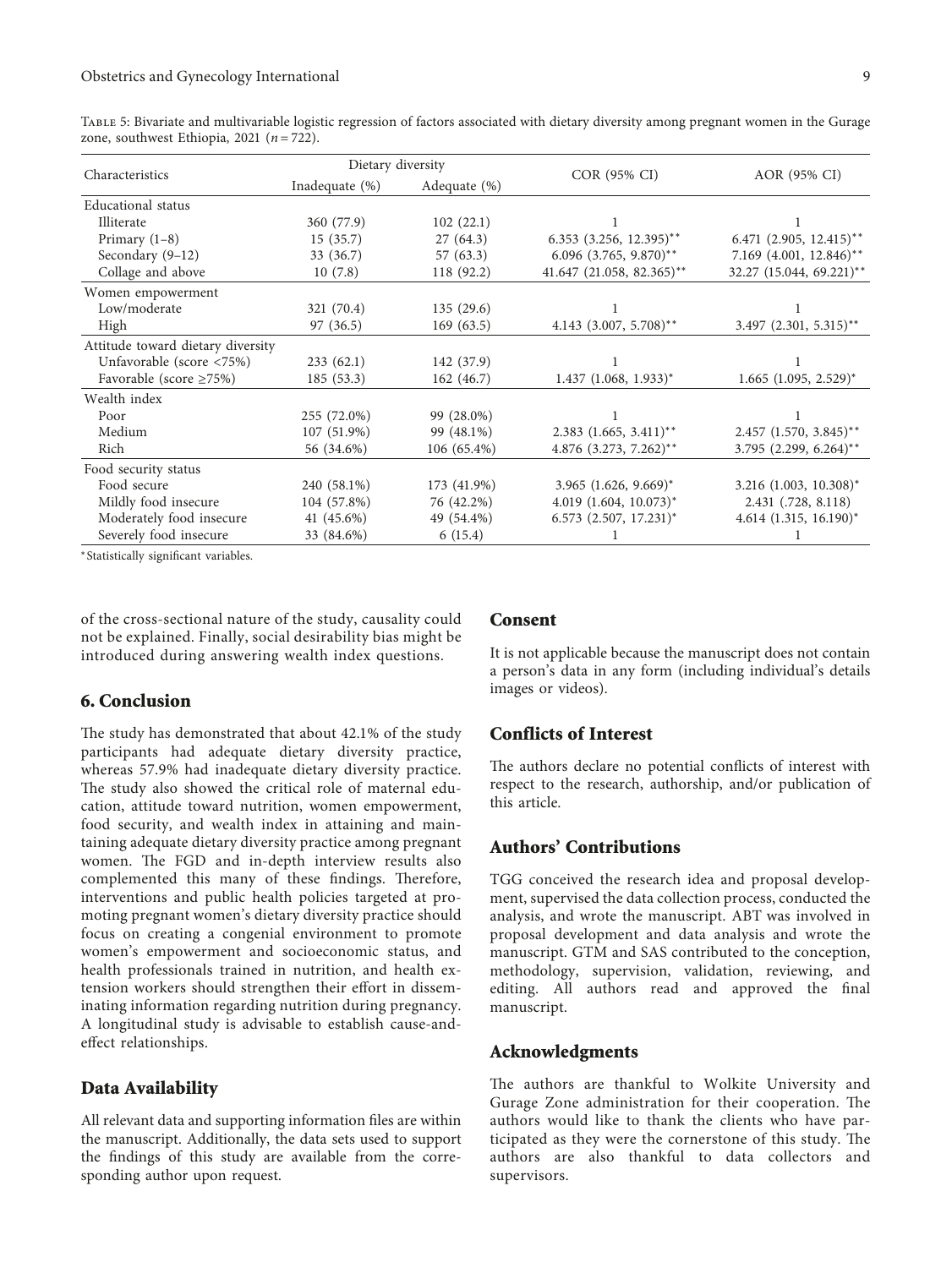- <span id="page-9-0"></span>[1] P. Soma-Pillay, C. Nelson-Piercy, H. Tolppanen, and A. Mebazaa, "Physiological changes in pregnancy," *Cardiovascular Journal of Africa*, vol. 27, no. 2, pp. 89–94, 2016.
- [2] S. R. Rolfers, K. Pinna, and E. Whitney, *Understanding Normal and Clinical Nutrition*, Yolanda Cossio, Wadsworth, OH, USA, 18th edition, 2009.
- [3] A. D. Gernand, K. J. Schulze, C. P. Stewart, K. P. West Jr., and P. Christian, "Micronutrient deficiencies in pregnancy worldwide: health effects and prevention," *Nature Reviews Endocrinology*, vol. 12, no. 5, pp. 274–289, 2016.
- [4] C. G. Victora, L. Adair, C. Fall et al., "Maternal and child undernutrition: consequences for adult health and human capital," *1e Lancet*, vol. 371, no. 9609, pp. 340–357, 2008.
- [5] The United Nations System Standing Committee on Nutrition, *Maternal Nutrition and the Intergenerational Cycle of Growth Failure*, pp. 62-75, The United Nations System Standing Committee on Nutrition, 2013.
- [6] E. McLean, M. Cogswell, I. Egli, D. Wojdyla, and B. De Benoist, "Worldwide prevalence of anaemia, WHO vitamin and mineral nutrition information system, 1993–2005," *Public Health Nutrition*, vol. 12, no. 4, pp. 444–454, 2009.
- [7] A. M. Darwish, S. N. Mohamad, H. R. Gamal Al-Din, Y. A. Elsayed, and S. I. Ahmad, "Prevalence and predictors of deficient dietary calcium intake during the third trimester of pregnancy: the experience of a developing country," *Journal of Obstetrics and Gynaecology Research*, vol. 35, no. 1, pp. 106– 112, 2009.
- [8] WHO, *WHO Recommendations on Antenatal Care for a Positive Pregnancy Experience*, WHO, Geneva, Switzerland, 2016.
- [9] M. T. Ruel, "Is dietary diversity an indicator of food security or dietary quality? A review of measurement issues and research needs," *Food and Nutrition Bulletin*, vol. 24, no. 2, pp. 231-232, 2003.
- [10] S. E. Lee, S. A. Talegawkar, M. Merialdi, and L. E. Caulfield, "Dietary intakes of women during pregnancy in low- and middle-income countries," *Public Health Nutrition*, vol. 16, no. 8, pp. 1340–1353, 2012.
- [11] G. Kennedy, N. Fanou, C. Seghieri, and I. D. Brouwer, *Dietary Diversity as a Measure of the Micronutrient Adequacy of Women's Diets: Results from Bamako, Mali Site*, Academy for Educational Development, Washington, DC, USA, 2009.
- [12] FAO, *Minimum Dietary Diversity for Womens; A Guidelines to Measurement*, Food and Agriculture Organization of the United Nations, FANTA, Rome, Italy, 2016.
- [13] M. Arimond, D. Wiesmann, E. Becquey et al., "Simple food group diversity indicators predict micronutrient adequacy of women's diets in 5 diverse, resource-poor settings," *Journal of Nutrition*, vol. 140, no. 11, pp. 2059S–2069S, 2010.
- [14] S. Henjum, L. E. Torheim, A. L. Thorne-lyman et al., "Low dietary diversity and micronutrient adequacy among lactating women in a peri-urban area of Nepal," *Public Health Nutrition*, Cambridge University Press, Cambridge, UK, 2015.
- [15] D. R. Sunuwar, D. R. Singh, N. K. Chaudhary, P. M. S. Pradhan, P. Rai, and K. Tiwari, "Prevalence and factors associated with anemia among women of reproductive age in seven South and Southeast Asian countries: evidence from nationally representative surveys," *PLoS One*, vol. 15, no. 8, Article ID e0236449, 2020.
- [16] L. E. Torheim, E. L. Ferguson, K. Penrose, and M. Arimond, "Women in resource-poor settings are at risk of inadequate

intakes of multiple micronutrients," *Journal of Nutrition*, vol. 140, no. 11, pp. 2051S–2058S, 2010.

- [17] T. A. Zerfu, M. Umeta, and K. Baye, "Dietary habits, food taboos, and perceptions towards weight gain during pregnancy in arsi, rural central Ethiopia: a qualitative cross-sectional study," *Journal of Health, Population and Nutrition*, vol. 35, no. 1, p. 22, 2016.
- [18] T. T. Asayehu, C. Lachat, S. D. Henauw, and S. H. Gebreyesus, "Dietary behaviour, food and nutrient intake of women do not change during pregnancy in southern Ethiopia," *Maternal and Child Nutrition*, vol. 13, no. 2, Article ID e12343, 2017.
- [19] Central Statistical Agency (CSA) and ICF, *Ethiopia Demographic and Health Survey 2016*, CSA and ICF, Rockville, MD, USA, 2017.
- [20] R. E. Black, C. G. Victora, S. P. Walker et al., "Maternal and child undernutrition and overweight in low-income and middle-income countries," *1e Lancet*, vol. 382, no. 9890, pp. 427–451, 2013.
- [21] K. Abu-Saad and D. Fraser, "Maternal nutrition and birth outcomes," *Epidemiologic Reviews*, vol. 32, no. 1, pp. 5–25, 2010.
- [22] D. Shin, L. Bianchi, H. Chung, L. Weatherspoon, and W. O. Song, "Is gestational weight gain associated with diet quality during pregnancy?" *Maternal and Child Health Journal*, vol. 18, no. 6, pp. 1433–1443, 2014.
- [23] K. Kubota, H. Itoh, M. Tasaka et al., "Changes of maternal dietary intake, bodyweight and fetal growth throughout pregnancy in pregnant Japanese women," *Journal of Obstetrics and Gynaecology Research*, vol. 39, no. 9, pp. 1383–1390, 2013.
- [24] N. Li, E. Liu, J. Guo et al., "Maternal prepregnancy body mass index and gestational weight gain on pregnancy outcomes," *PLoS One*, vol. 8, no. 12, Article ID e82310, 2013.
- [25] Federal Democratic Republic of Ethiopia, *National Nutrition Program Multi\_Sectoral Implementation Guide*, Federal Democratic Republic of Ethiopia, Addis Ababa, Ethiopia, 2016.
- [26] S. Hailu and B. Woldemichael, "Dietary diversity and associated factors among pregnant women attending antenatal care at public health facilities in Bale zone, southeast Ethiopia," *Nutrition and Dietary Supplements*, vol. 11, pp. 1–8, 2019.
- [27] S. Aliwo, M. Fentie, T. Awoke, and Z. Gizaw, "Dietary diversity practice and associated factors among pregnant women in north east Ethiopia," *BMC Research Notes*, vol. 12, no. 1, pp. 123–126, 2019.
- [28] W. Tefera, T. W. Brhanie, and M. Dereje, *Dietary Diversity Practice and Associated Factors Among Pregnant Women Attending ANC in Kolfe Keranyo Sub City Health Centers, Addis Ababa, Ethiopia*, medRxiv, 2020.
- [29] A. G. Azene, A. M. Aragaw, H. T. Wubetie et al., "Dietary diversity among pregnant women and associated factors in Ethiopia: systematic review and meta-analysis," *PLoS One*, vol. 16, no. 6, Article ID e0251906, 2021.
- [30] A. Workicho, T. Belachew, S. Ghosh, M. Kershaw, C. Lachat, and P. Kolsteren, "Burden and determinants of undernutrition among young pregnant women in Ethiopia," *Maternal and Child Nutrition*, vol. 15, no. 3, pp. 1–9, 2019.
- [31] K. Jemal and M. Awol, "Minimum dietary diversity score and associated factors among pregnant women at alamata general hospital, raya azebo zone, Tigray region, Ethiopia," *Journal of Nutrition and Metabolism*, vol. 2019, Article ID 8314359, 6 pages, 2019.